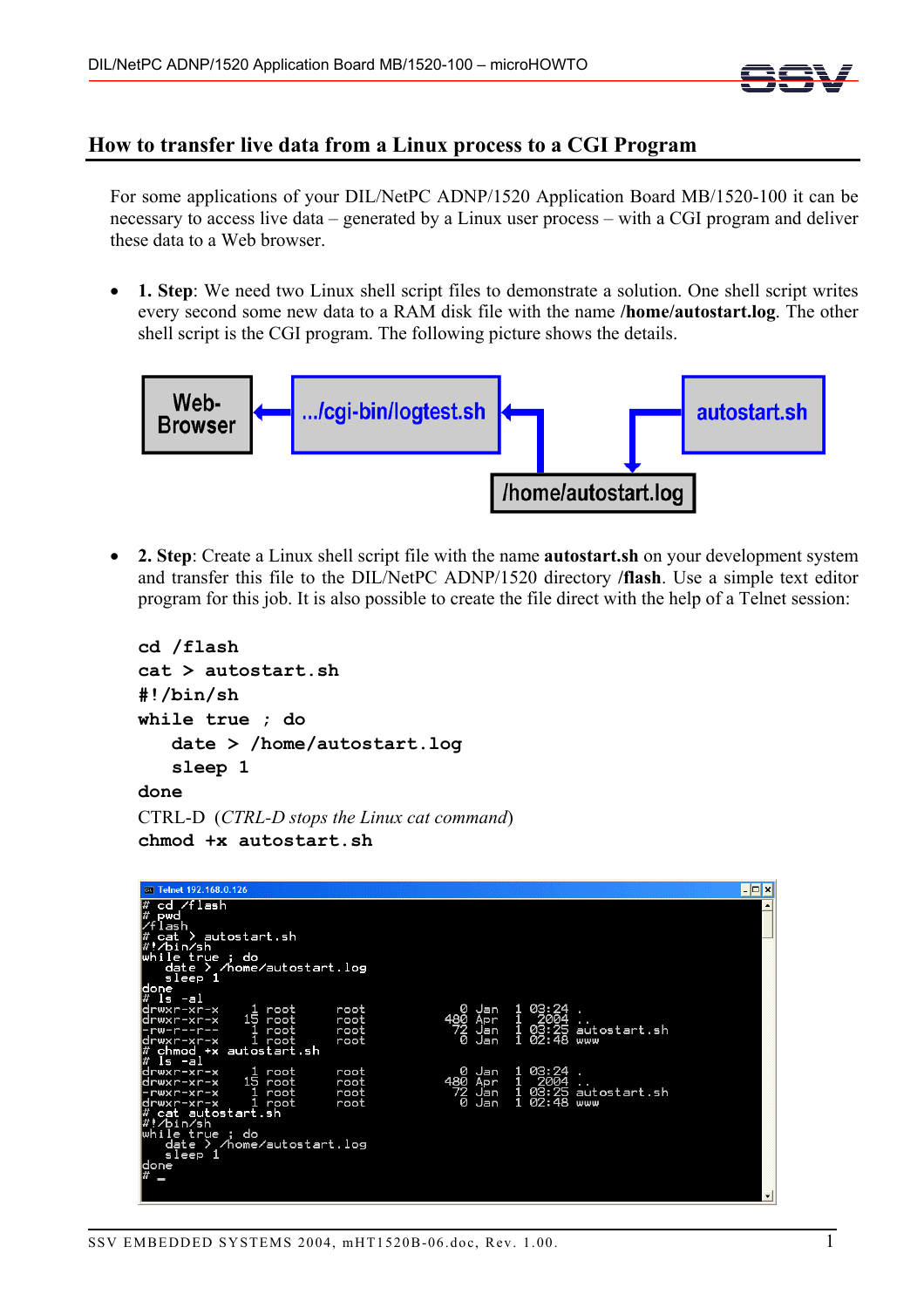

• **3. Step**: Create the CGI program as Linux shell script file. Use the name **logtest.sh** for this file. Create this file on your development system with the help of a simple text editor program and transfer it into the DIL/NetPC ADNP/1520 directory **/flash/httpd/cgi-bin**. It is also possible to create this file direct within the directory **/flash/httpd/cgi-bin** with the help of a Telnet session:

```
cd /flash/httpd/cgi-bin 
cat > logtest.sh 
#!/bin/sh 
# logtest.sh 
# Show content of /home/autostart.log 
echo "Content-type: text/html" 
echo 
echo "<html>" 
echo "<head>"
echo "<title>" 
echo "Show content of /home/autostart.log" 
echo "</title>"
echo "</head>" 
echo "<br/>body>"
echo "<h1>" 
cat /home/autostart.log 
echo "</h1>" 
echo "</body>" 
echo "</html>" 
exit 0
CTRL-D (CTRL-D stops the Linux cat command) 
chmod +x logtest.sh
```

| l-⊡ × <br><b>ex</b> Telnet 192.168.0.126                                                                                                                                                                                                                                                                                                                                                                                                                                                                                                                                                                                                                                                                                                                                                                                                                                          |         |
|-----------------------------------------------------------------------------------------------------------------------------------------------------------------------------------------------------------------------------------------------------------------------------------------------------------------------------------------------------------------------------------------------------------------------------------------------------------------------------------------------------------------------------------------------------------------------------------------------------------------------------------------------------------------------------------------------------------------------------------------------------------------------------------------------------------------------------------------------------------------------------------|---------|
| SSV Embedded Linux Gateway - Version 0.01-2.4.20-1-MB100- <u>ADNP1520-1-20040401</u>                                                                                                                                                                                                                                                                                                                                                                                                                                                                                                                                                                                                                                                                                                                                                                                              |         |
| emblinux login: root                                                                                                                                                                                                                                                                                                                                                                                                                                                                                                                                                                                                                                                                                                                                                                                                                                                              |         |
| BusyBox v0.60.1 (2001.09.28-09:44+0000) Built <u>-in shell (ash)</u><br>Enter 'help' for a list of built-in commands.                                                                                                                                                                                                                                                                                                                                                                                                                                                                                                                                                                                                                                                                                                                                                             |         |
| ∦ cd ⁄home<br>ls -al<br>160 Jan<br>03:30<br>4 root<br>drwxr-xr-x<br>root<br>480<br>15 root<br>Apr<br>2004<br>drwxr-xr-x<br>root<br>29<br>64<br>64<br>Jan<br>$\frac{1}{7}$<br>03:31 autostart.log<br>ı<br>root<br>root<br>ーrwーrーーrーー<br>$\frac{2}{2}$ gast<br>Jun<br>2000<br>gast<br>drwxr-xr-x<br>users<br>2002 guest<br>24<br>Jul<br>drwxr-xr-x<br>users<br>cat autostart.log<br>1 03:31: <b>22</b> UTC 1980<br>Tue Jan<br>cat autostart.log<br>ue Jan  1 03:31: <b>26</b> UTC 1980<br>Tue Jan<br>cat autostart.log<br>1 03:31:28 UTC 1980<br>Jan<br>l ue<br>cat autostart.log<br>ue Jan  1 03:31:31 UTC 1980<br>Tue Jan<br>cat autostart.log<br>ue Jan  1 03:31: <b>32</b> UTC 1980<br>Tue Jan<br>cat autostart.log<br>1 03:31:33 UTC 1980<br>Tue Jan<br>cat autostart.log<br>ue Jan  1 03:31:34 UTC 1980<br>Tue Jan<br>cat autostart.log<br>1 03:31:35 UTC 1980<br>Jan<br>l ue |         |
| cat autostart.log<br>ue Jan  1 03:31:36 UTC 1980<br>Tue Jan                                                                                                                                                                                                                                                                                                                                                                                                                                                                                                                                                                                                                                                                                                                                                                                                                       |         |
| <u>cat autostart.log</u><br>UTC 1980<br>1 03:31:37<br>Jan<br>ll ue                                                                                                                                                                                                                                                                                                                                                                                                                                                                                                                                                                                                                                                                                                                                                                                                                |         |
| cat autostart.log<br>ue Jan  1 03:31:38 UTC 1980<br>l ue                                                                                                                                                                                                                                                                                                                                                                                                                                                                                                                                                                                                                                                                                                                                                                                                                          |         |
| cat autostart.log<br>ue Jan  1 03:31:39<br>UTC<br>1980<br>lTue Jan                                                                                                                                                                                                                                                                                                                                                                                                                                                                                                                                                                                                                                                                                                                                                                                                                | $\vert$ |